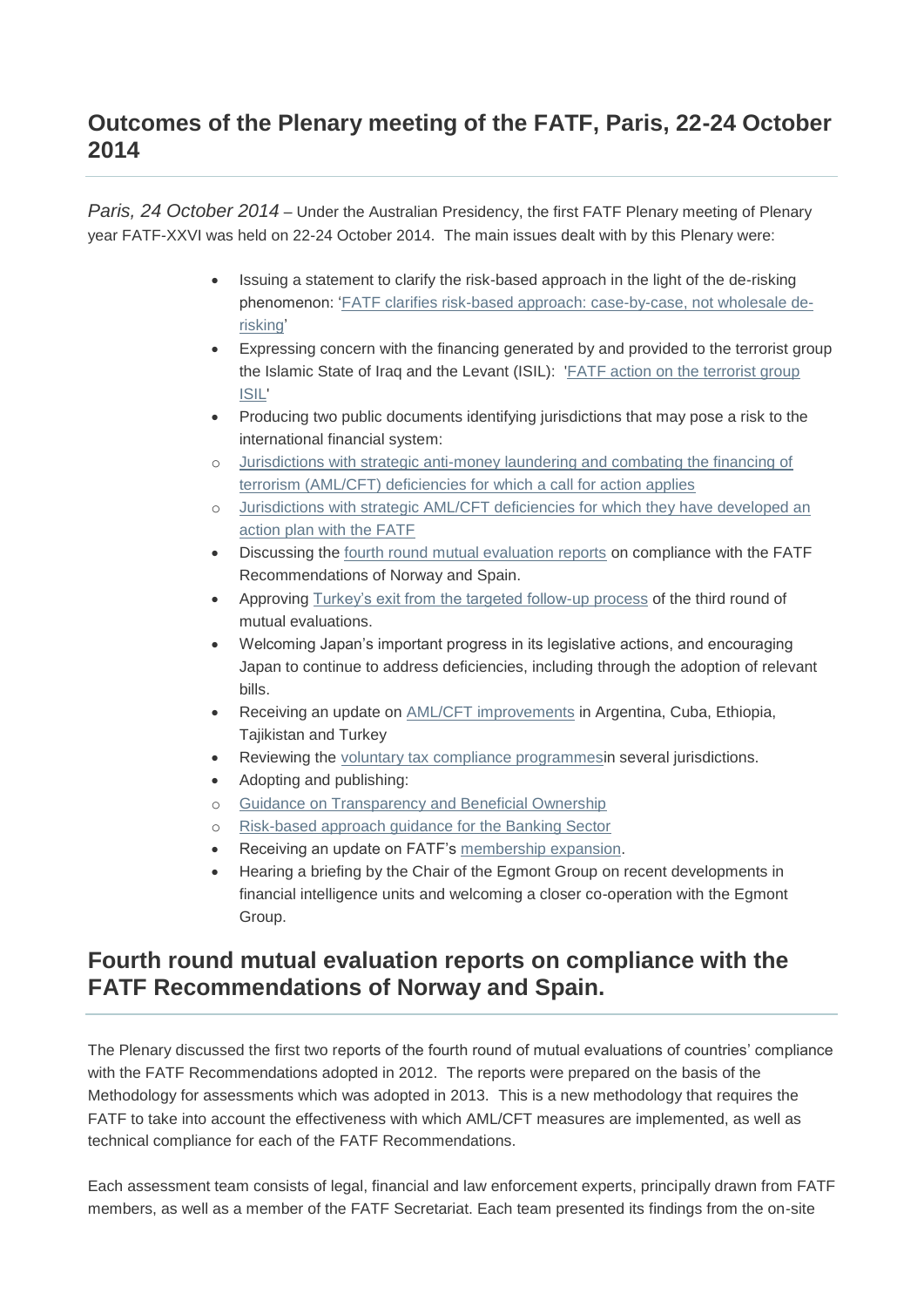visit and analysis of the country's AML/CFT regime as well as recommendations to the country to strengthen its measures.

The Plenary discussed the findings of the assessment teams and will finalise the mutual evaluation reports for publication in due course.

## **Turkey's exit from the targeted follow-up process of the third round of mutual evaluations.**



In June 2014, the FATF ended the third round of mutual evaluations, and the regular follow-up process for those countries whose assessment identified shortcomings in their AML/CFT measures.

At that time, a number of FATF members still had ongoing deficiencies in key aspects of their AML/CFT system. All of these countries, including Turkey, committed to address these deficiencies swiftly and as of June 2014, were placed in the targeted follow-up process and required to report back to the FATF on a regular basis.

The FATF Plenary reviewed the progress report by Turkey, and decided that the country has taken sufficient measures to address the deficiencies identified in its mutual evaluation report of February 2007. The FATF Plenary has removed the country from the targeted follow-up process. Since February 2010, Turkey was also identified as a country with strategic AML/CFT deficiencies by the FATF International Co-operation Review Group (ICRG) process. Turkey has addressed the action plan agreed to with the FATF as part of the ICRG process, and will no longer be subject to the FATF's monitoring process under its on-going global AML/CFT compliance process.

[Read more.](http://www.fatf-gafi.org/countries/s-t/turkey/documents/fur-turkey-2014.html)

[Download the follow-up report](http://www.fatf-gafi.org/media/fatf/documents/reports/mer/Turkey-FUR-2014.pdf) (pdf, 666 Kb) **Update on AML/CFT improvements in Argentina, Cuba, Ethiopia, Tajikistan and Turkey**

The FATF congratulates Argentina, Cuba, Ethiopia, Tajikistan and Turkey, for the significant progress made in addressing the strategic AML/CFT deficiencies earlier identified by the FATF and included in their action plans. These countries will no longer be subject to the FATF's monitoring process under its on-going global AML/CFT compliance process. These countries will work with FATF or their respective FSRBs as they continue to further strengthen their AML/CFT regimes.

### **Voluntary tax compliance programmes in several jurisdictions.**

The Plenary heard a report and an update on the voluntary tax compliance (VTC) programmes of Argentina, Australia, France, and Kyrgyzstan. All these programmes were found to be consistent with the FATF's four